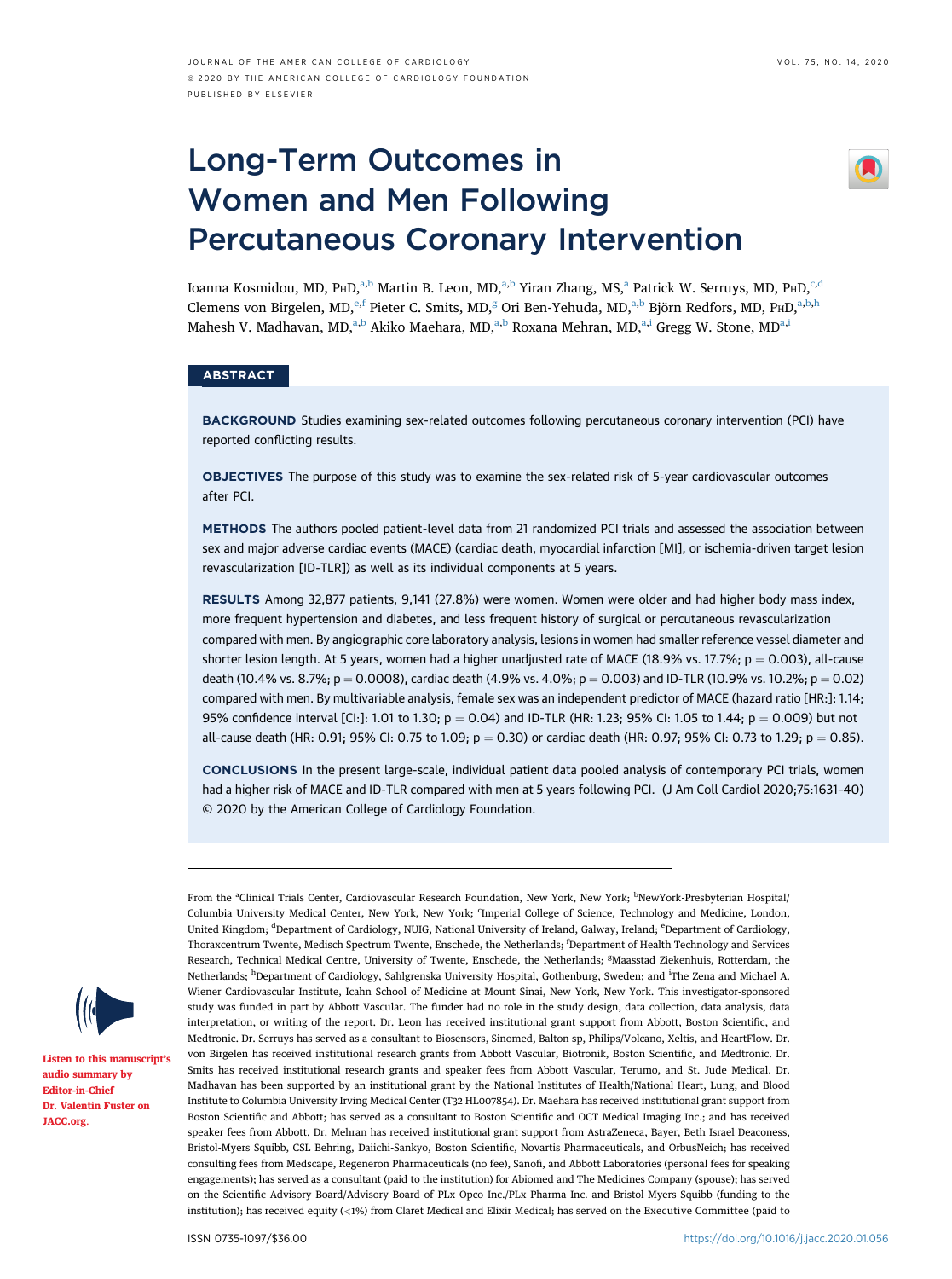#### ABBREVIATIONS AND ACRONYMS

BMS = bare-metal stents

- DES = drug-eluting stents
- ID-TLR = ischemia-driven
- target lesion revascularization
- ID-TVR = ischemia-driven target vessel revascularization
- IPD = individual patient data
- LVEF = left ventricular ejection fraction

MACE = major adverse cardiac events

MI = myocardial infarction

PCI = percutaneous coronary

intervention

A dvances in percutaneous coronary<br>intervention (PCI), including the<br>(DES), have substantially improved longintervention (PCI), including the introduction of drug-eluting stents term prognosis in patients with obstructive coronary artery disease (CAD) ([1](#page-9-0)). Nevertheless, despite some evidence that utilization of DES has predominantly benefited women ([2,](#page-9-1)[3\)](#page-9-2), most studies have yielded conflicting results on long-term sex-related outcomes following PCI  $(4-15)$  $(4-15)$  $(4-15)$ , likely due to small sample sizes, lack of randomization, and use of outdated technologies. Further, whether PCI-related outcomes between women and men vary according to age, race, clinical

<span id="page-1-0"></span>

| <b>TABLE 1 Baseline Characteristics According to Sex</b> |                        |                        |            |  |  |  |
|----------------------------------------------------------|------------------------|------------------------|------------|--|--|--|
|                                                          | Women<br>$(n = 9,141)$ | Men<br>$(n = 23, 736)$ | p Value    |  |  |  |
| Age, yrs                                                 | $66.0 \pm 11.0$        | $61.4 + 10.8$          | < 0.0001   |  |  |  |
| Race                                                     |                        |                        |            |  |  |  |
| White                                                    | 89.6 (5,640/6,297)     | 92.9 (14,945/16,083)   | < 0.0001   |  |  |  |
| Hispanic or Latino                                       | 2.8 (174/6,297)        | 1.9 (299/16,083)       | < 0.0001   |  |  |  |
| Asian                                                    | 1.5 (94/6,297)         | 1.9 (310/16,083)       | 0.03       |  |  |  |
| <b>Black or African American</b>                         | 6.2 (389/6,297)        | 3.3 (529/16,083)       | < 0.0001   |  |  |  |
| Body mass index, kg/m <sup>2</sup>                       | $29.4 \pm 6.5$         | $28.8 \pm 4.9$         | < 0.0001   |  |  |  |
| Diabetes mellitus                                        | 30.4 (2,779/9,130)     | 22.3 (5,276/23,685)    | < 0.0001   |  |  |  |
| Insulin-treated                                          | 10.8 (990/9,130)       | 5.7 (1,353/23,685)     | < 0.0001   |  |  |  |
| Current smoker, $\leq$ 30 days                           | 24.7 (2,242/9,068)     | 29.5 (6,951/23,531)    | < 0.0001   |  |  |  |
| Hypertension                                             | 73.0 (6,666/9,128)     | 61.2 (14,483/23,673)   | < 0.0001   |  |  |  |
| Hyperlipidemia                                           | 64.1 (5,795/9,045)     | 62.0 (14,576/23,496)   | 0.0007     |  |  |  |
| Prior coronary artery bypass grafting                    | 7.2 (661/9,128)        | 10.2 (2,419/23,667)    | < 0.0001   |  |  |  |
| Prior PCI                                                | 20.8 (1,893/9,085)     | 25.2 (5,929/23,573)    | < 0.0001   |  |  |  |
| Prior myocardial infarction                              | 20.3 (1,831/9,035)     | 26.4 (6,189/23,409)    | < 0.0001   |  |  |  |
| Left ventricular ejection fraction, %                    | $60.4 + 11.5$          | $58.1 + 11.4$          | < 0.0001   |  |  |  |
| $<$ 40%                                                  | 6.3 (220/3,515)        | 7.5 (662/8,811)        | 0.01       |  |  |  |
| Clinical presentation                                    |                        |                        |            |  |  |  |
| Acute coronary syndromes                                 | 64.2 (5,547/8,646)     | 64.6 (14,370/22,258)   | 0.51       |  |  |  |
| <b>STEMI</b>                                             | 11.6 (1,060/9,139)     | 14.1 (3,337/23,735)    | $<$ 0.0001 |  |  |  |
| <b>NSTEMI</b>                                            | 19.5 (1,785/9,139)     | 21.3 (5,053/23,735)    | 0.0004     |  |  |  |
| Unstable angina                                          | 31.3 (2,702/8,646)     | 26.9 (5,980/22,258)    | < 0.0001   |  |  |  |
| Stable coronary artery disease                           | 35.8 (3,099/8,646)     | 35.4 (7,888/22,258)    | 0.51       |  |  |  |
| Stable angina                                            | 33.8 (2,925/8,646)     | 32.2 (7,176/22,258)    | 0.007      |  |  |  |
| Silent ischemia                                          | 2.0 (174/8,646)        | 3.2 (712/22,258)       | < 0.0001   |  |  |  |
|                                                          |                        |                        |            |  |  |  |

Values are mean  $\pm$  SD or % (n/N).

 $NSTEMI = non-ST-segment elevation myocardial infarction; PCI = percutaneous coronary intervention;$  $STEMI = ST-segment$  elevation myocardial infarction.

presentation, or type of stent remains poorly understood. In the present study, we sought to determine the association between sex and 5-year cardiovascular outcomes from a large individual patient data (IPD) pooled data analysis of contemporary PCI trials.

## SEE PAGE 1641

### <span id="page-1-1"></span>**METHODS**

STUDY DESIGN AND ENDPOINTS. The present analysis is based on data from 21 randomized trials that enrolled patients with CAD undergoing PCI with baremetal stents (BMS) or first- or second-generation DES. Patient-level data were pooled into a common database at the Cardiovascular Research Foundation (New York, New York). The individual study design, definitions, and endpoints used within these studies and trial methodology have been previously described ([16](#page-9-4)). Each component study was approved by the institutional review board or ethics committee at each participating center, and all patients signed written informed consent. Adverse events were adjudicated by a clinical events committee in each study. The definitions and adjudicated events from each study were used in the present analysis. The primary clinical endpoint was defined as the composite outcome of cardiac death, myocardial infarction (MI), or ischemiadriven target lesion revascularization (ID-TLR) (major adverse cardiac events [MACE]) at 5 years. ID-TLR was defined as percutaneous or surgical revascularization of a target lesion with a diameter stenosis  $\geq$ 50% (assessed at angiographic core laboratory) with a positive functional study, ischemic changes on an electrocardiogram, or symptoms referable to the target lesion, or with a diameter stenosis  $\geq 70\%$  in the absence of documented ischemia. Additional secondary endpoints included MACE at 30 days and the individual components of MACE, stent thrombosis, and ischemia-driven target-vessel revascularization (ID-TVR) at 30 days and 5 years. Median follow-up was 1,095 days (interquartile range: 395 to 1,807 days).

STATISTICAL METHODS. For this study, outcomes were analyzed according to sex. Categorical variables were compared by the chi-square test or Fisher exact test, and continuous variables were compared by the

the institution) of Janssen Pharmaceuticals; and has served as a member of the Data Safety Monitoring Board of Watermark Research Partners. Dr. Stone has received speaker or other honoraria from Cook, Terumo, QooL Therapeutics, and Orchestra Biomed; has served as a consultant to Valfix, TherOx, Vascular Dynamics, Robocath, HeartFlow, Gore, Ablative Solutions, Miracor, Neovasc, V-Wave, Abiomed, Ancora, MAIA Pharmaceuticals, Vectorious, Reva, and Matrizyme; and has equity/options from Ancora, Qool Therapeutics, Cagent, Applied Therapeutics, Biostar family of funds, SpectraWave, Orchestra Biomed, Aria, Cardiac Success, MedFocus family of funds, and Valfix. All other authors have reported that they have no relationships relevant to the contents of this paper to disclose. Michelle L. O'Donoghue, MD, served as Guest Editor for this paper.

Manuscript received December 11, 2019; revised manuscript received January 25, 2020, accepted January 31, 2020.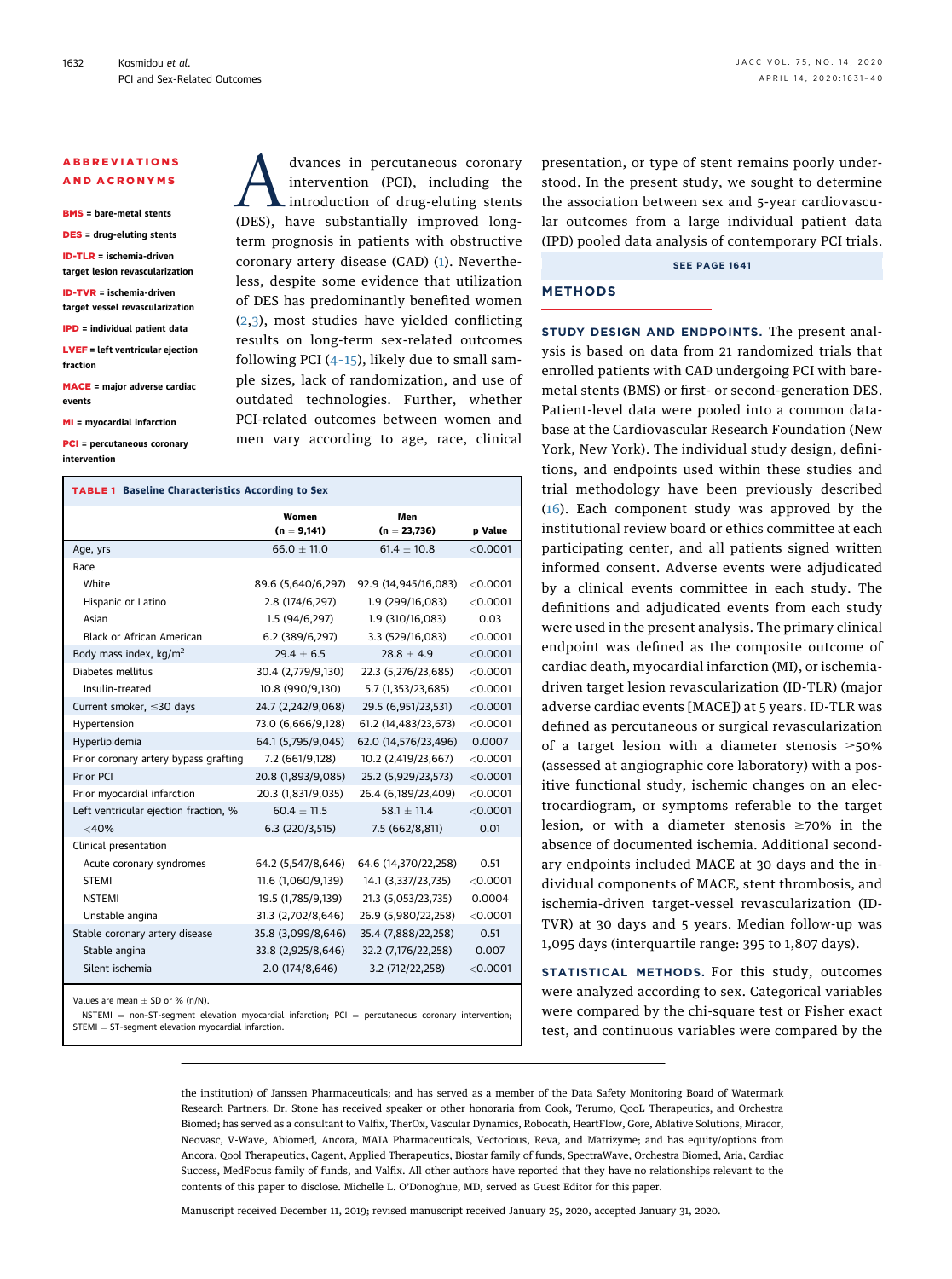Wilcoxon rank sum test. Event rates were estimated using the Kaplan-Meier method, with stratification by study and comparisons made using the log-rank test. Outcomes were also examined between 0 to 1 and 1 to 5 years. Multivariable Cox proportional hazard regression was used to determine whether sex was an independent predictor of adverse clinical outcomes. Two multivariable models were assessed. The following clinical covariates were included in the first model: sex, age, diabetes mellitus, hypertension, smoking, body mass index (BMI), hyperlipidemia, previous coronary artery bypass grafting or PCI, prior MI, left ventricular ejection fraction (LVEF), clinical presentation, stent type (BMS vs. DES), treated lesion in the left anterior descending artery, and number of treated lesions. The second model (clinical and angiographic) included the above covariates as well as the following angiographic variables: reference vessel diameter (RVD), minimum lumen diameter (MLD), lesion length, pre-procedure TIMI (Thrombolysis In Myocardial Infarction) flow grade 0/1 (vs. 2/3), and any American College of Cardiology (ACC) lesion class C (vs. A or B). For patients with multiple vessels or lesions, the worst TIMI flow grade, smallest MLD and RVD, and longest lesion length were used. As a sensitivity analysis, multiple imputation was used to account for missing data using the fully conditional specification method [\(17](#page-9-5)), and 10 imputed datasets were generated. Further analyses landmarked at 1 and 5 years were performed following adjustment for clinical and angiographic characteristics. The relative impact of sex on MACE and ID-TLR at 5 years following covariate adjustment was further tested in pre-defined subgroups according to age (>55 years vs. #55 years), race (Caucasian vs. non-Caucasian), clinical presentation (acute coronary syndrome vs. stable angina/silent ischemia), diabetes mellitus, LVEF (>40% vs.  $\leq$ 40%), BMI (<18.5, 18.5 to 24.9, 25 to 29.9,  $>$ 30 kg/m<sup>2</sup>), and type of stent (BMS vs. first-generation DES vs. second-generation DES). All statistical models included a random effect for study to account for between-study heterogeneity. All p values were 2-sided, and  $p < 0.05$  was considered statistically significant. All analyses were performed with SAS version 9.4 (SAS Institute, Cary, North Carolina).

## RESULTS

BASELINE AND PROCEDURAL CHARACTERISTICS. The design features of the 21 randomized PCI trials included in the present analysis are shown in [Supplemental Table 1.](https://doi.org/10.1016/j.jacc.2020.01.056) Of 32,877 patients undergoing PCI for obstructive CAD enrolled from 2000 to 2013,

#### <span id="page-2-0"></span>TABLE 2 Procedural Characteristics According to Sex

|                                | Women<br>$(v = 9,125; l = 9,106)$ | Men<br>$(v = 23,683; l = 23,609)$ | p Value  |
|--------------------------------|-----------------------------------|-----------------------------------|----------|
| Pre-procedure                  |                                   |                                   |          |
| Reference vessel diameter, mm  | $2.67 \pm 0.60$                   | $2.80 \pm 0.67$                   | < 0.0001 |
| Minimum lumen diameter, mm     | $0.75 \pm 0.44$                   | $0.73 \pm 0.46$                   | < 0.0001 |
| Diameter stenosis, %           | $72.6 \pm 15.8$                   | $74.9 \pm 15.9$                   | < 0.0001 |
| Any occlusion                  | 9.1                               | 11.7                              | < 0.0001 |
| TIMI flow grade 0 or 1         | 131                               | 16.8                              | < 0.0001 |
| Lesion length, mm              | $16.3 \pm 10.8$                   | $17.0 \pm 11.0$                   | < 0.0001 |
| Tortuosity, moderate-severe    | 6.2                               | 6.6                               | 0.37     |
| Calcification, moderate-severe | 30.1                              | 29.9                              | 0.65     |
| ACC class C                    | 35.0                              | 39.4                              | < 0.0001 |
| Lesion location                |                                   |                                   |          |
| Left anterior descending       | 50.7                              | 50.2                              | 0.45     |
| Right                          | 42.3                              | 41.3                              | 0.12     |
| Left circumflex                | 28.8                              | 34.3                              | < 0.0001 |
| Left main                      | 1.4                               | 1.7                               | 0.03     |
| Post-procedure                 |                                   |                                   |          |
| Number of treated lesions      | $1.2 \pm 0.6$                     | $1.3 \pm 0.6$                     | < 0.0001 |
| 1                              | 81.5                              | 79.1                              |          |
| $\overline{2}$                 | 14.8                              | 16.1                              |          |
| $\geq$ 3                       | 3.7                               | 4.8                               |          |
| Total stent length, mm         | $29.2 \pm 20.1$                   | $30.7 \pm 21.5$                   | < 0.0001 |
| Minimum lumen diameter, mm     | $2.23 \pm 0.69$                   | $2.32 \pm 0.80$                   | < 0.0001 |
| Diameter stenosis, %           | $17.1 \pm 10.7$                   | $17.3 \pm 11.4$                   | 0.17     |
| TIMI flow grade 0 or 1         | 0.5                               | 0.7                               | 0.12     |
| Type of stent                  |                                   |                                   |          |
| Bare-metal                     | 17.6                              | 19.6                              | < 0.0001 |
| Drug-eluting                   | 79.3                              | 76.8                              | < 0.0001 |
| First-generation               | 36.4                              | 36.0                              | 0.44     |
| Sirolimus-eluting              | 8.5                               | 8.2                               | 0.53     |
| Paclitaxel-eluting             | 28.0                              | 27.7                              | 0.65     |
| Second-generation              | 42.8                              | 40.9                              | 0.001    |
| Zotarolimus-eluting            | 10.4                              | 10.1                              | 0.37     |
| Fast-release                   | 5.6                               | 5.1                               | 0.058    |
| Slow-release                   | 4.8                               | 5.0                               | 0.49     |
| Everolimus-eluting             | 27.3                              | 25.0                              | < 0.0001 |
| Biolimus-eluting               | 5.1                               | 5.7                               | 0.03     |
|                                |                                   |                                   |          |

Values are mean  $\pm$  SD or %.

 $ACC = American College of Cardiology; COCr = cobalt-chromium;  $l = number of lesions treated;$$ TIMI = Thrombolysis In Myocardial Infarction;  $v=$  number of vessels treated.

9,141 (27.8%) were women. Baseline characteristics according to sex are shown in [Table 1](#page-1-0). Compared with men, women were older; were less frequently Caucasian; had higher BMI and LVEF; had more frequent history of hypertension, diabetes, and hyperlipidemia; and has less frequent history of smoking, prior MI, and prior percutaneous or surgical revascularization. Women were more commonly treated for stable angina, whereas men more frequently presented with ST-segment elevation or non–ST-segment elevation MI.

Procedural characteristics according to sex are shown in [Table 2](#page-2-0). Compared with men, women had smaller RVD and MLD, had shorter lesion length, and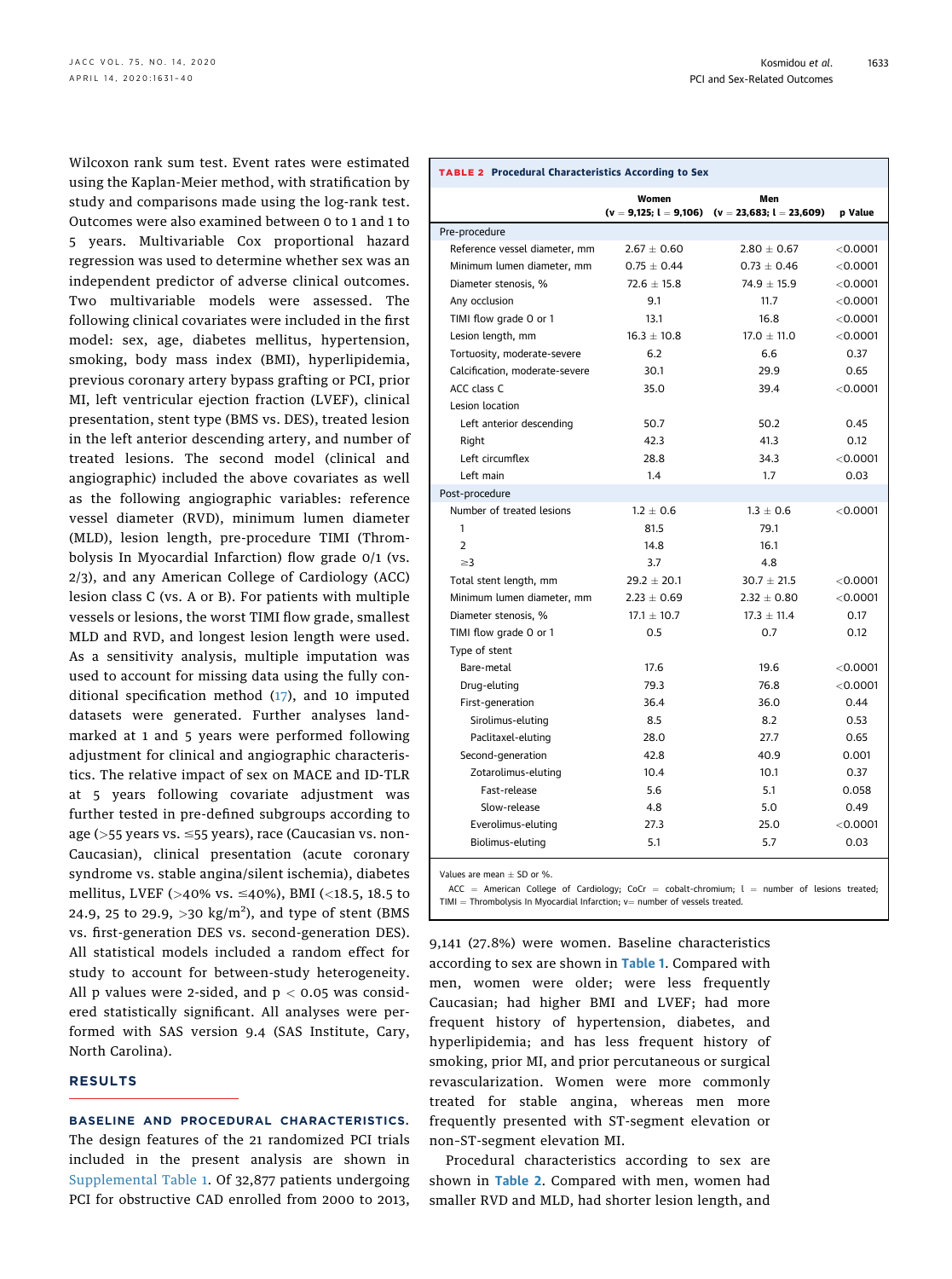<span id="page-3-0"></span>TABLE 3 Independent Predictors of 5-Year Clinical Outcomes Following Adjustment for Baseline Clinical Characteristics

|                                                                   | <b>HR (95% CI)</b>  | p Value          |
|-------------------------------------------------------------------|---------------------|------------------|
|                                                                   |                     |                  |
| MACE (cardiac death, MI, or<br>ischemia-driven revascularization) |                     |                  |
| Female sex (per 5 yrs)                                            | 1.18 (1.05-1.34)    | 0.008            |
| Diabetes mellitus                                                 | $1.29(1.13 - 1.47)$ | 0.0001           |
| Previous CABG/PCI                                                 | $1.28(1.11-1.47)$   | 0.0006           |
| Left ventricular ejection fraction (per 1%)                       | $0.99(0.98-0.99)$   | $<$ 0.0001       |
| Bare-metal stent                                                  | $1.44(1.26-1.65)$   | $<$ 0.0001       |
| LAD lesion location                                               | $1.27(1.13-1.42)$   | $<$ 0.0001       |
| Number of treated lesions (per lesion)                            | $1.34(1.14-1.57)$   | 0.0003           |
| All-cause death                                                   |                     |                  |
| Female sex                                                        | $0.92(0.76-1.10)$   | 0.36             |
| Age (per 5 yrs)                                                   | 1.07 (1.06-1.09)    | < 0.0001         |
| Diabetes mellitus                                                 | 1.65 (1.37-1.99)    | $<$ 0.0001       |
| Current smoker                                                    | $1.88(1.51-2.33)$   | < 0.0001         |
| Hyperlipidemia                                                    | $0.73(0.60 - 0.88)$ | 0.001            |
| Left ventricular ejection fraction (per 1%)                       | $0.97(0.96 - 0.98)$ | < 0.0001         |
| Cardiac death                                                     |                     |                  |
| Female sex                                                        | $0.98(0.74-1.29)$   | 0.87             |
| Age (per 5 yrs)                                                   | 1.06 (1.04-1.07)    | < 0.0001         |
| Diabetes mellitus                                                 | $1.73(1.31-2.28)$   | 0.0001           |
| Current smoker                                                    | $1.56(1.12 - 2.16)$ | 0.008            |
| Body mass index (per 1 $\text{kg/m}^2$ )                          | 1.03 (1.00-1.05)    | 0.02             |
| Left ventricular ejection fraction (per 1%)                       | $0.95(0.94-0.96)$   | $<$ 0.0001       |
| Acute coronary syndrome                                           | $1.50(1.10-2.03)$   | 0.01             |
| LAD lesion location                                               | 1.30 (1.00-1.69)    | 0.05             |
| Ischemia-driven target lesion revascularization                   |                     |                  |
| Female sex                                                        | 1.30 (1.11-1.52)    | 0.0008           |
| Age (per 5 yrs)                                                   | $0.99(0.98-1.00)$   | 0.01             |
| Diabetes mellitus                                                 | 1.42 (1.21-1.66)    | $<$ 0.0001       |
| Prior myocardial infarction                                       | $0.80(0.66 - 0.97)$ | 0.03             |
| Previous CABG/PCI                                                 | $1.41(1.18-1.67)$   | 0.0001           |
| Bare-metal stent                                                  | $1.80(1.53 - 2.13)$ | $<$ 0.0001       |
| LAD lesion location                                               | 1.26 (1.09-1.45)    | 0.001            |
| Number of treated lesions (per lesion)                            | $1.37(1.12 - 1.67)$ | 0.002            |
| Ischemia-driven target vessel revascularization                   |                     |                  |
| Female sex                                                        | $1.15(1.01-1.31)$   | 0.04             |
| Age (per 5 yrs)                                                   | $0.99(0.99-1.00)$   | 0.02             |
| Diabetes mellitus                                                 | $1.40(1.23-1.60)$   | < 0.0001         |
| Previous CABG/PCI                                                 | $1.45(1.26-1.67)$   | < 0.0001         |
| Bare-metal stent                                                  | 1.46 (1.27-1.68)    | < 0.0001         |
| Number of treated lesions (per lesion)                            | 1.32 (1.10-1.58)    | 0.003            |
| Myocardial infarction                                             |                     |                  |
| Female sex                                                        | 1.25 (1.02-1.54)    | 0.03             |
| Current smoker                                                    | 1.29 (1.04-1.60)    | 0.02             |
| Prior myocardial infarction                                       | 1.37 (1.09-1.74)    |                  |
| Previous CABG/PCI                                                 | 1.53 (1.21-1.93)    | 0.008            |
|                                                                   |                     | 0.0004<br>0.0009 |
| Left ventricular ejection fraction (per 1%)                       | $0.99(0.98-0.99)$   |                  |
| LAD lesion location                                               | $1.25(1.04-1.51)$   | 0.02             |
| Number of treated lesions (per lesion)                            | 1.28 (1.02-1.60)    | 0.04             |

Continued on the next page

less frequently had TIMI flow grade 0 or 1 in a treated vessel. Second-generation DES were used more frequently in women, whereas BMS deployment was more common in men.

CLINICAL OUTCOMES. At 30 days, women had increased unadjusted rates of MI, ID-TLR and the composite outcome of MACE but similar rates of allcause and cardiac death and stent thrombosis compared with men ([Supplemental Table 2](https://doi.org/10.1016/j.jacc.2020.01.056)). At 5 years, the unadjusted rates of all-cause death, cardiac death, MACE, and ID-TLR were higher in women compared with men, whereas the rates of MI, ID-TVR, and stent thrombosis did not differ according to sex ([Supplemental Table 2](https://doi.org/10.1016/j.jacc.2020.01.056)). Unadjusted landmark analyses showed that the differences in the 5-year of allcause death, cardiac death, MACE, and ID-TLR rates between women and men occurred within the first year ([Supplemental Figures 1A to 1D\)](https://doi.org/10.1016/j.jacc.2020.01.056). Conversely, women had an increased unadjusted rate of MI within the first year after PCI, whereas MI was more frequent in men after 1 year ([Supplemental Figure 1E](https://doi.org/10.1016/j.jacc.2020.01.056)).

By multivariable analysis adjusting principally for clinical covariates, female sex was an independent predictor of MACE, ID-TLR, ID-TVR, and MI at 5 years, but not of all-cause death, cardiac death, or stent thrombosis ([Table 3](#page-3-0)). After accounting for both clinical and angiographic characteristics, female sex remained an independent predictor for MACE (hazard ratio [HR]: 1.14; 95% confidence interval [CI]: 1.01 to 1.30;  $p = 0.04$ ), ID-TLR (HR: 1.23; 95% CI: 1.05 to 1.44;  $p = 0.009$ ) and MI (HR: 1.24; 95% CI: 1.01 to 1.53;  $p = 0.04$ ) but not ID-TVR ([Table 4](#page-5-0), [Supplemental Figure 2](https://doi.org/10.1016/j.jacc.2020.01.056)). Imputation models confirmed female sex as an independent predictor of MACE (HR: 1.09; 95% CI: 1.02 to 1.16;  $p = 0.009$ ) and ID-TLR (HR: 1.13; 95% CI: 1.04 to 1.24;  $p = 0.004$ ). In addition, female sex was also an independent predictor of all-cause death when missing values were imputed ([Supplemental](https://doi.org/10.1016/j.jacc.2020.01.056) [Table 3](https://doi.org/10.1016/j.jacc.2020.01.056)). Landmark analyses showed that the adjusted differences in the risk of MACE, ID-TLR, and MI between women and men were observed within the first year [\(Supplemental Table 4](https://doi.org/10.1016/j.jacc.2020.01.056)) with a statistically significant interaction between sex and time for MACE (p interaction  $= 0.005$ ) and ID-TLR (p interaction  $= 0.04$ ). Unadjusted and adjusted associations between sex and MACE or ID-TLR at 5 years are shown in the [Central Illustration](#page-6-0).

SUBGROUP ANALYSES. In unadjusted analyses, the impact of sex on ID-TLR was consistent on all subgroups, except for age (HR: 1.43; 95% CI: 1.22 to 1.68 vs. HR: 1.04; 95% CI: 1.04 to 1.14 for  $\leq$ 55 years vs. >55 years; p interaction  $= 0.009$ ); similarly, the impact of sex on MACE was consistent on all subgroups, except for age (HR: 1.27; 95% CI: 1.11 to 1.45 vs. HR: 1.06; 95% CI: 0.99 to 1.14 for  $\leq$ 55 years vs. >55 years;  $p$  interaction  $= 0.02$ ). However, the impact of sex on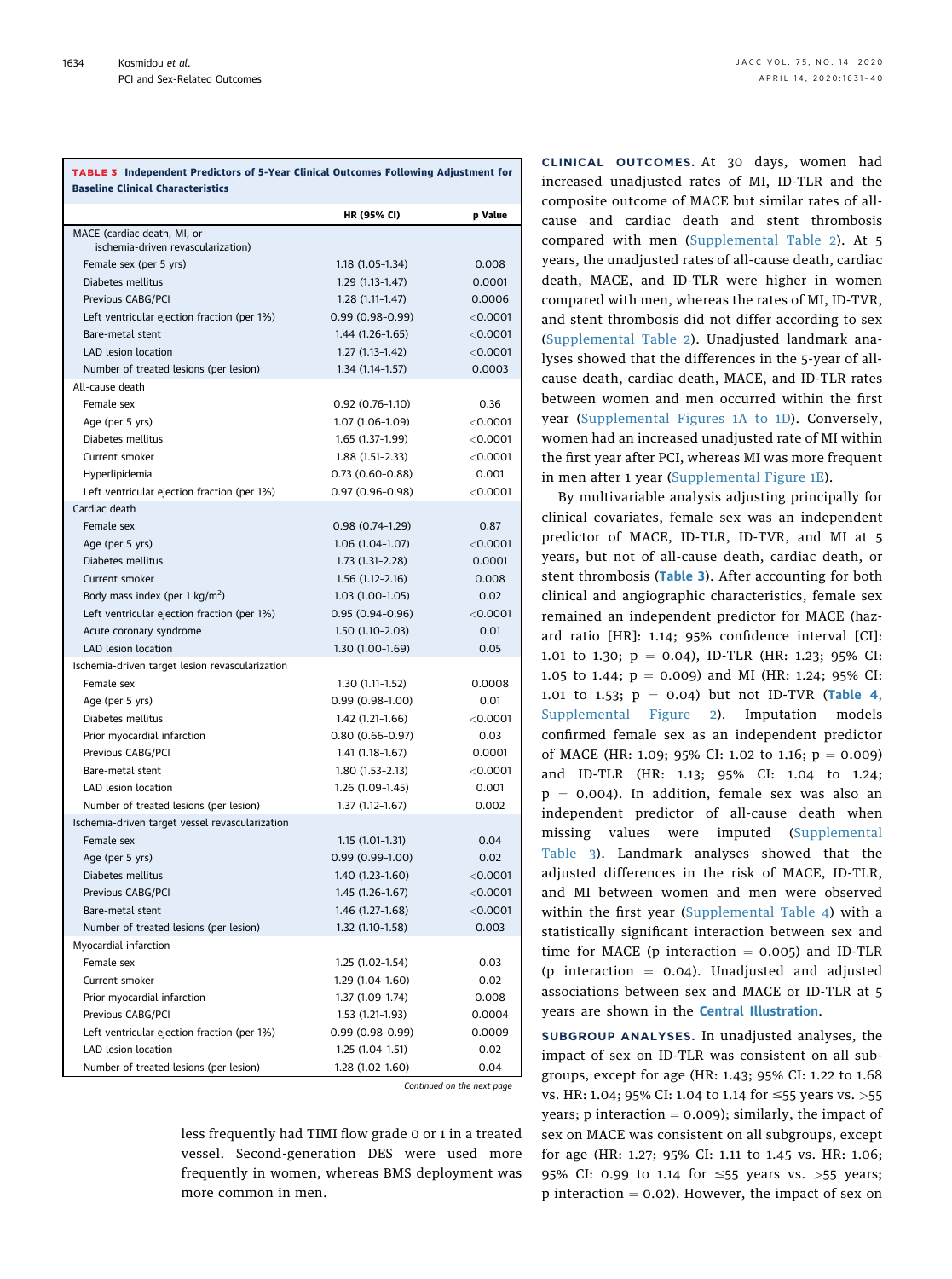the adjusted 5-year risk of MACE ([Figure 1A](#page-7-0)) and ID-TLR ([Figure 1B](#page-7-0)) was consistent across pre-specified groups.

## **DISCUSSION**

The major findings from the present IPD pooled analysis, in which the prognostic impact of sex on clinical outcomes was examined in 32,877 patients undergoing PCI in 23 randomized trials, are as follows: 1) compared with men, women had a higher unadjusted rate of the composite outcome of cardiac death, MI, or ID-TLR (MACE); all-cause death; cardiac death; and ID-TLR at 5 years; 2) the higher risk of adverse outcomes in women was predominantly observed within the first year following the index PCI; 3) in adjusted analyses, female sex was an independent predictor of MACE, ID-TLR, and MI but not all-cause death or cardiac death; and 4) in adjusted analyses, the impact of sex on MACE and ID-TLR was similar across pre-specified subgroups.

Prior studies evaluating the impact of sex on PCIrelated outcomes have produced disparate results ([5,](#page-9-6)[9](#page-9-7),[11](#page-9-8)[,18](#page-9-9)–21), contributing to the ongoing debate as to whether CAD management should vary according to sex (21–[23\)](#page-9-10). However, few reports have examined long-term sex-based outcomes after PCI, and those that have were largely based on registry or observational data ([12,](#page-9-11)[13](#page-9-12),[24\)](#page-9-13). Similarly, despite rigorous efforts to increase enrollment of women in contemporary clinical trials, women remain underrepresented, as evidenced in the present study, in which only one-fourth of enrolled patients were women. As such, the present IPD analysis from contemporary randomized PCI trials, which enrolled patients across the spectrum of CAD presentations and which utilized a variety of stent platforms, offers a unique opportunity for a comprehensive assessment of both short- and long-term risks associated with sex. Drawn from randomized trials, this dataset is particularly robust given the detailed capture of clinical, angiographic, and procedural characteristics; adjudication of clinical outcomes; and large sample size.

In the present study, women were older and had more extensive comorbidities and different angiographic characteristics compared with men, consistent with previous reports ([5](#page-9-6),[10](#page-9-14),[25](#page-9-15)). Notably, women had a lower atherosclerotic disease burden and reduced target lesion complexity compared with men, other than smaller diameter epicardial vessels. Nevertheless, we observed a persistently increased adjusted risk for MACE, MI, as well as ID-TLR and

| <b>TABLE 3 Continued</b>                    |                     |                |
|---------------------------------------------|---------------------|----------------|
|                                             | <b>HR (95% CI)</b>  | <b>p</b> Value |
| Stent thrombosis                            |                     |                |
| Female sex                                  | $1.34(0.95-1.88)$   | 0.09           |
| Current smoker                              | 1.43 (1.02-2.03)    | 0.04           |
| Previous CABG or PCI                        | $1.87(1.23 - 2.85)$ | 0.003          |
| Left ventricular ejection fraction (per 1%) | $0.98(0.97-1.00)$   | 0.02           |

The full list of covariates tested in the main models appears in the Methods section. Covariates not appearing in the table were not statistically significant in the final models.

 $CABG =$  coronary artery bypass grafting; CI = confidence interval; HR = hazard ratio; LAD = left anterior descending; MACE = major adverse cardiac events; MI = myocardial infarction; PCI = percutaneous coronary intervention.

ID-TVR at 5 years in women compared with men. Importantly, in the present study, event rates were adjusted not only for well-established clinical risk factors that frequently vary between men and women, but also for core laboratory–assessed angiographic characteristics that are typically not considered in most meta-analyses or registry-based studies. Even after accounting for these differences, the 5-year ID-TLR and MACE rates were higher in women than men.

Several plausible explanations that may underlie the increased risk of adverse events in women should be considered. First, racial and socioeconomic disparities have been shown to affect clinical outcomes following PCI ([5](#page-9-6)); in the present study, we did not find a significant interaction between race- and sexrelated outcomes, although this analysis was limited given the Caucasian predominance of the pooled study population. Second, younger age has been reported as an important factor in sex-related outcomes, implicating a more aggressive atherosclerotic phenotype in young women [\(7,](#page-9-16)[26](#page-9-17)). Consistent with these observations and extending the period of observation up to 5 years, we showed that younger age was associated with a higher risk of long-term adverse outcomes in women compared with men; however, the interaction between age and sex was no longer present following adjustment. Third, the low inclusion rate of women in randomized trials ([27](#page-9-18)), as observed in the current pooled analysis, has resulted in device-based techniques being optimized for men. The extent to which procedural factors, such as less rigorous lesion preparation, suboptimal treatment of smaller vessels, or more conservative antithrombotic therapy in women contribute to the worse prognosis in the female population deserves further study. Interestingly, we did not observe any significant interactions on the effect of sex on MACE or ID-TLR according to diabetic status, cardiac function,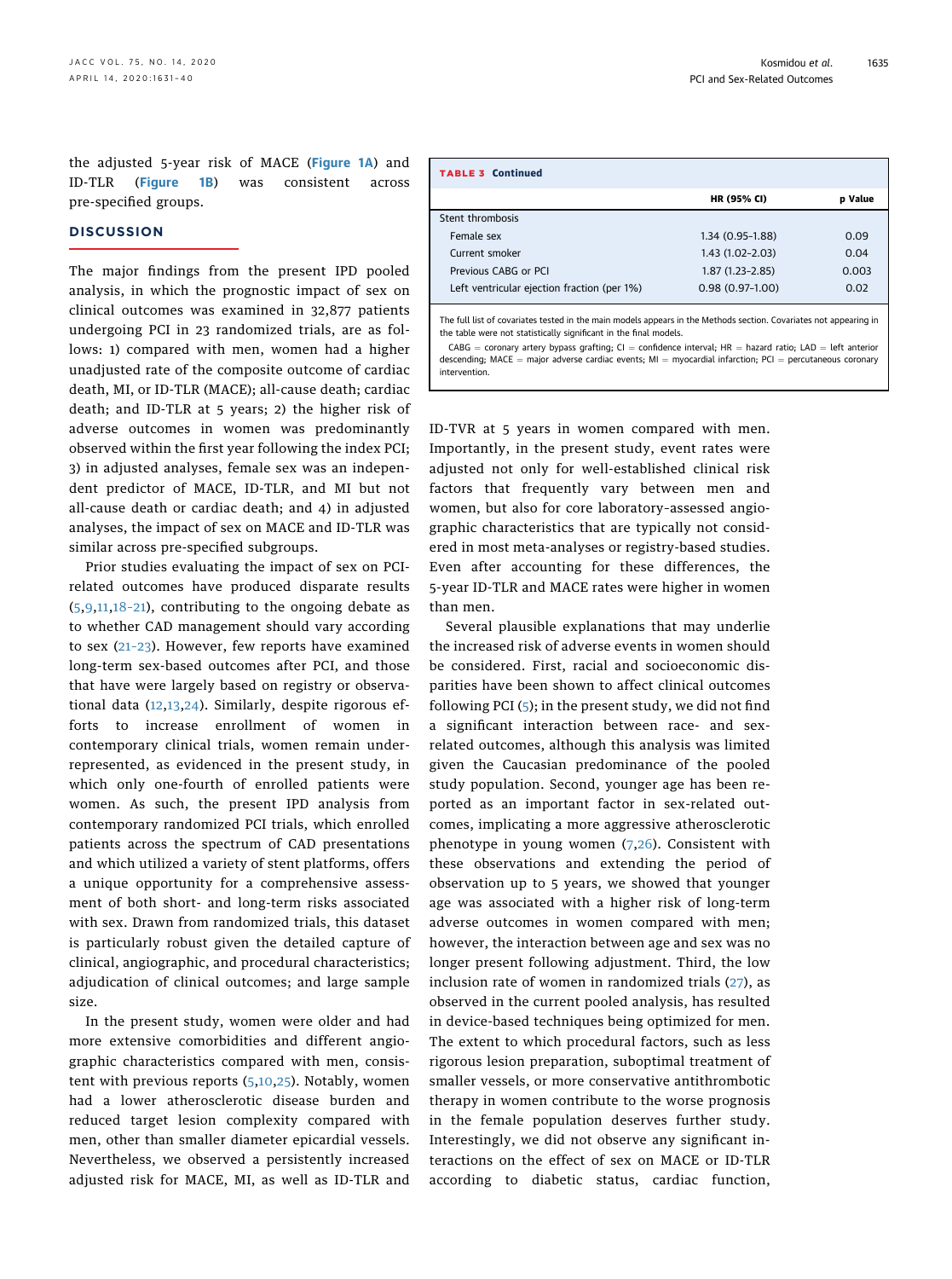<span id="page-5-0"></span>TABLE 4 Independent Predictors of 5-Year Clinical Outcomes Following Adjustment for Baseline Clinical and Angiographic Characteristics

|                                                                   | HR (95% CI)         | p Value    |
|-------------------------------------------------------------------|---------------------|------------|
| MACE (cardiac death, MI, or<br>ischemia-driven revascularization) |                     |            |
| Female sex                                                        | $1.14(1.01-1.30)$   | 0.04       |
| Diabetes mellitus                                                 | $1.26(1.10-1.43)$   | 0.0006     |
| Body mass index (per 1 $\text{kg/m}^2$ )                          | 1.01 (1.00-1.02)    | 0.050      |
| Previous CABG/PCI                                                 | $1.24(1.07-1.42)$   | 0.003      |
| Left ventricular ejection fraction (per 1%)                       | $0.99(0.98-0.99)$   | $<$ 0.0001 |
| Bare-metal stent                                                  | $1.44(1.25-1.65)$   | $<$ 0.0001 |
| Left anterior descending lesion location                          | $1.23(1.09-1.38)$   | 0.0005     |
| Number of treated lesions                                         | $1.27(1.08-1.50)$   | 0.004      |
| Baseline reference vessel diameter (per mm)                       | $0.74(0.65-0.84)$   | < 0.0001   |
| Total lesion length (per mm)                                      | $1.02(1.01-1.02)$   | < 0.0001   |
| All-cause death                                                   |                     |            |
| Female sex                                                        | $0.91(0.75-1.09)$   | 0.30       |
| Age (per 5 yrs)                                                   | 1.07 (1.06-1.09)    | $<$ 0.0001 |
| Diabetes mellitus                                                 | 1.64 (1.36-1.98)    | $<$ 0.0001 |
| Current smoker                                                    | 1.86 (1.50-2.31)    | < 0.0001   |
| Hyperlipidemia                                                    | $0.72(0.60 - 0.88)$ | 0.0009     |
| Left ventricular ejection fraction (per 1%)                       | $0.97(0.96 - 0.98)$ | < 0.0001   |
| Baseline minimum lumen diameter (per mm)                          | 1.33 (1.01-1.76)    | 0.05       |
| Cardiac death                                                     |                     |            |
| Sex (female vs. male)                                             | $0.97(0.73-1.29)$   | 0.85       |
| Age (per 5 yrs)                                                   | $1.06(1.04-1.07)$   | $<$ 0.0001 |
| Diabetes mellitus                                                 | 1.73 (1.31-2.29)    | 0.0001     |
| Current smoker                                                    | $1.57(1.13 - 2.18)$ | 0.007      |
| Body mass index (per 1 $\text{kg/m}^2$ )                          | $1.03(1.00-1.05)$   | 0.02       |
| Left ventricular ejection fraction (per 1%)                       | 0.95 (0.94-0.96)    | < 0.0001   |
| Acute coronary syndrome                                           | 1.50 (1.10-2.04)    | 0.01       |
| Ischemia-driven target lesion revascularization                   |                     |            |
| Female sex                                                        | 1.23 (1.05-1.44)    | 0.009      |
| Age (per 5 yrs)                                                   | $0.99(0.98-1.00)$   | 0.02       |
| Diabetes mellitus                                                 | 1.36 (1.15-1.60)    | 0.0002     |
| Prior myocardial infarction                                       | $0.80(0.66 - 0.98)$ | 0.03       |
| Previous CABG/PCI                                                 | $1.35(1.13-1.61)$   | 0.0008     |
| Bare-metal stent                                                  | 1.84 (1.56-2.18)    | < 0.0001   |
| Left anterior descending lesion location                          | 1.20 (1.04-1.39)    | 0.01       |
| Number of treated lesions                                         | 1.28 (1.04-1.58)    | 0.02       |
| Baseline reference vessel diameter (per 1 mm)                     | $0.65(0.56 - 0.77)$ | < 0.0001   |
| Total lesion length (per 1 mm)                                    | $1.02(1.01-1.03)$   | < 0.0001   |
| Ischemia-driven target vessel revascularization                   |                     |            |
| Female sex                                                        | $1.09(0.95-1.24)$   | 0.22       |
| Age (per 5 yrs)                                                   | 0.99 (0.99-1.00)    | 0.02       |
| Diabetes mellitus                                                 | $1.36(1.19-1.55)$   | $<$ 0.0001 |
| Previous CABG/PCI                                                 | 1.38 (1.20-1.59)    | $<$ 0.0001 |
| Bare-metal stent                                                  | 1.47 (1.28-1.70)    | $<$ 0.0001 |
| Number of treated lesions                                         | 1.26 (1.05-1.52)    | 0.01       |
| Baseline reference vessel diameter (per 1 mm)                     | $0.70(0.61-0.80)$   | $<$ 0.0001 |
| Total lesion length (per 1 mm)                                    | $1.01(1.01-1.02)$   | 0.001      |
| Myocardial infarction                                             |                     |            |
| Female sex                                                        | $1.24(1.01-1.53)$   | 0.04       |
| Current smoker                                                    | 1.30 (1.04-1.61)    | 0.02       |
| Previous CABG/PCI                                                 | 1.39 (1.10-1.75)    | 0.006      |
| Left ventricular ejection fraction (per 1%)                       | 1.50 (1.18-1.90)    | 0.0009     |
| Left anterior descending lesion location                          | $0.99(0.98-1.00)$   | 0.002      |
| Total lesion length (per 1 mm)                                    | 1.01 (1.00-1.02)    | 0.02       |

Continued on the next page

clinical presentation, or type of stent used, further supporting the hypothesis that other confounders adversely affect prognosis in women following PCI.

The difference in 5-year MACE was partially driven by an increased risk of ID-TLR in women compared with men after adjusting for clinical characteristics, suggesting a higher rate of in-stent restenosis and more aggressive lesion progression within the target vessel. Prior reports have yielded conflicting results regarding the sex-related risk of restenosis ([7,](#page-9-16)28–[30\)](#page-9-19); increased revascularization rates, both TLR and TVR, have been reported predominantly in younger women compared with men, and differences in angina prevalence resulting in increased rates of surveillance angiography have been suggested as potential causes ([10,](#page-9-14)[11](#page-9-8)). In contrast to prior reports, we specifically assessed ischemia-driven revascularization, minimizing the risk that the increased rates were confounded by oculo-stenotic treatment of nonischemic lesions. Furthermore, the association between female sex and ID-TLR persisted even following adjustment for angiographic confounders, suggesting that unaccounted factors, such as differences in acute lesion gain ([25](#page-9-15)) or intraprocedural and long-term pharmacotherapy, potentially contribute to the increased risk of ID-TLR in women. In contrast, women no longer had an increased risk of ID-TVR following inclusion of pertinent angiographic factors, suggesting that the observed unadjusted differences in non-TLR–related ID-TVR procedures are predominantly related to anatomic variability and likely differences in procedural and postprocedural management rather than sex-related differences in the atherosclerotic substrate. This hypothesis is further supported by the fact that, in the present IPD, the sex-related risk for ID-TLR was confined within the first year following PCI. Finally, we cannot exclude unmeasured biological reasons that may promote intimal hyperplasia in women. Given the correlation between ID-TLR and long-term mortality ([16\)](#page-9-4), further exploration of the factors contributing to sex-related differences in ID-TLR is warranted.

Last, the overall unadjusted rate of MI at 5 years did not differ between men and women; nevertheless, a higher risk was noted in women following adjustment, further suggesting that women have an increased susceptibility to ischemic events compared with men [\(5\)](#page-9-6). Similar to ID-TLR, the increased risk of MI was predominantly observed within the first year following PCI, but not thereafter.

STUDY LIMITATIONS. First, imbalances in baseline clinical and angiographic characteristics were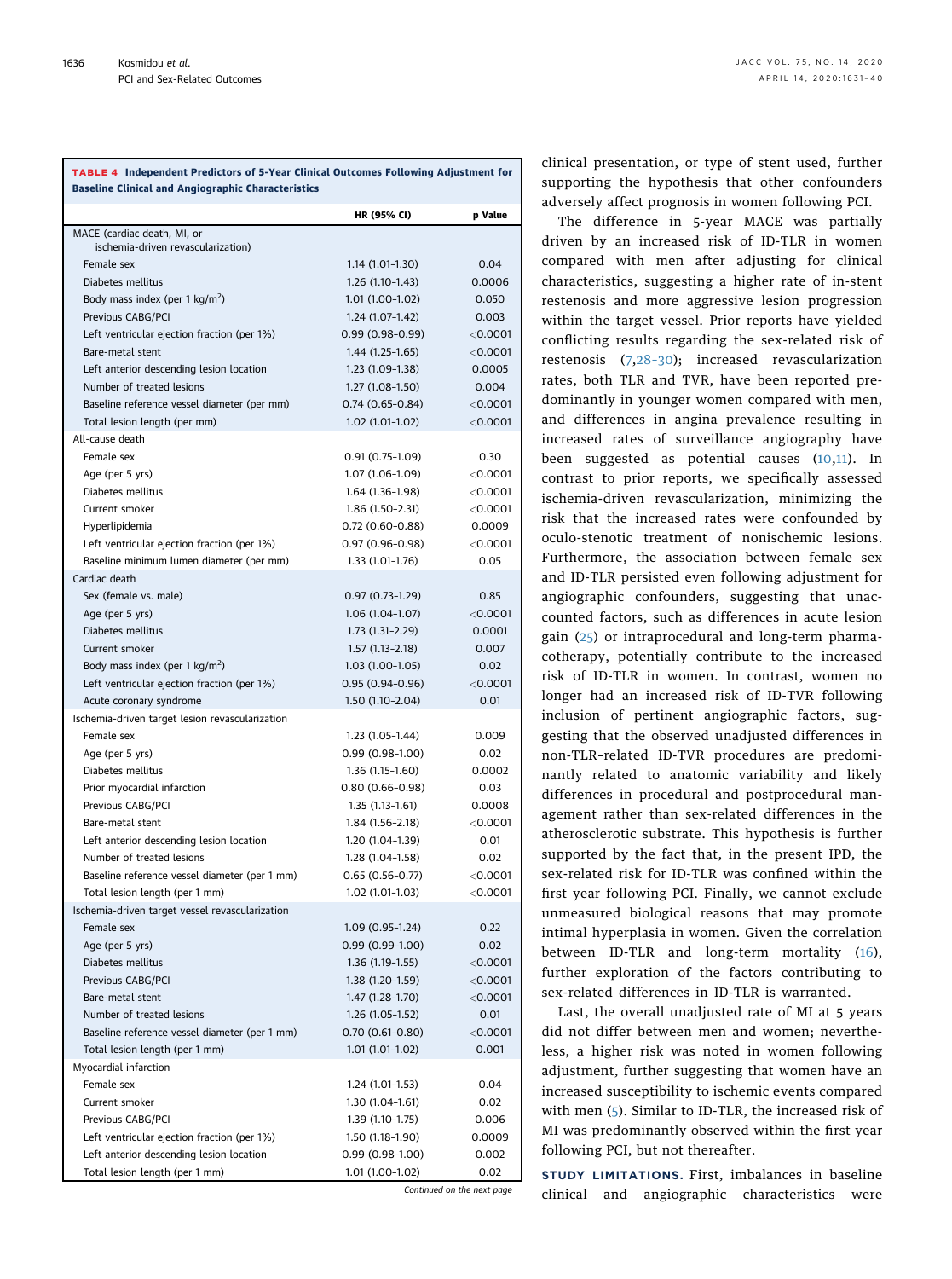apparent between men and women; however, these were accounted for in multivariable models. Accounting for missing data in imputed models confirmed the association between female sex and MACE and, in fact, strengthened the conclusion that female sex is a risk factor as the relationship between sex and all-cause death became significant. Second, immediate procedure-related complications, stroke, and bleeding events were not consistently captured and are thus not reported. Third, baseline laboratory data; procedural details, such as lesion preparation and use of intravascular imaging and physiological lesion assessment; and data on pharmacotherapy prescription and adherence were not routinely available from the 21 randomized trials in the present IPD. As such, we cannot exclude a potential effect of these

| <b>TABLE 4 Continued</b>                                                                                                                                                               |                     |                |
|----------------------------------------------------------------------------------------------------------------------------------------------------------------------------------------|---------------------|----------------|
|                                                                                                                                                                                        | <b>HR (95% CI)</b>  | <b>p</b> Value |
| Stent thrombosis                                                                                                                                                                       |                     |                |
| Female sex                                                                                                                                                                             | $1.31(0.92 - 1.85)$ | 0.13           |
| Current smoker                                                                                                                                                                         | $1.49(1.05 - 2.11)$ | 0.02           |
| Previous CABG or PCI                                                                                                                                                                   | $1.86(1.21 - 2.84)$ | 0.004          |
| Left ventricular ejection fraction (per 1%)                                                                                                                                            | $0.98(0.97-1.00)$   | 0.02           |
| The full list of covariates tested in the main models appears in the Methods section. Covariates not appearing in<br>the table were not statistically significant in the final models. |                     |                |

Abbreviations as in [Table 3](#page-3-0).

and other unmeasured confounders. Furthermore, whether ID-TLR was driven by worsening symptoms or objective demonstration of ischemia was not available. Thus, whether the frequency or severity of

<span id="page-6-0"></span>

Unadjusted (top panel) and adjusted (bottom panel) outcomes for the primary composite major adverse cardiac events (MACE) endpoint of cardiac death, myocardial infarction (MI), or ischemia-driven target lesion revascularization (ID-TLR) (upper left graph) and the endpoint of ID-TLR (upper right graph) at 5 years. Women had a higher unadjusted and adjusted risks of MACE and ID-TLR at 5 years following percutaneous coronary intervention, compared with men.  $Cl =$  confidence interval;  $HR =$  hazard ratio:  $KM =$  Kaplan-Meier.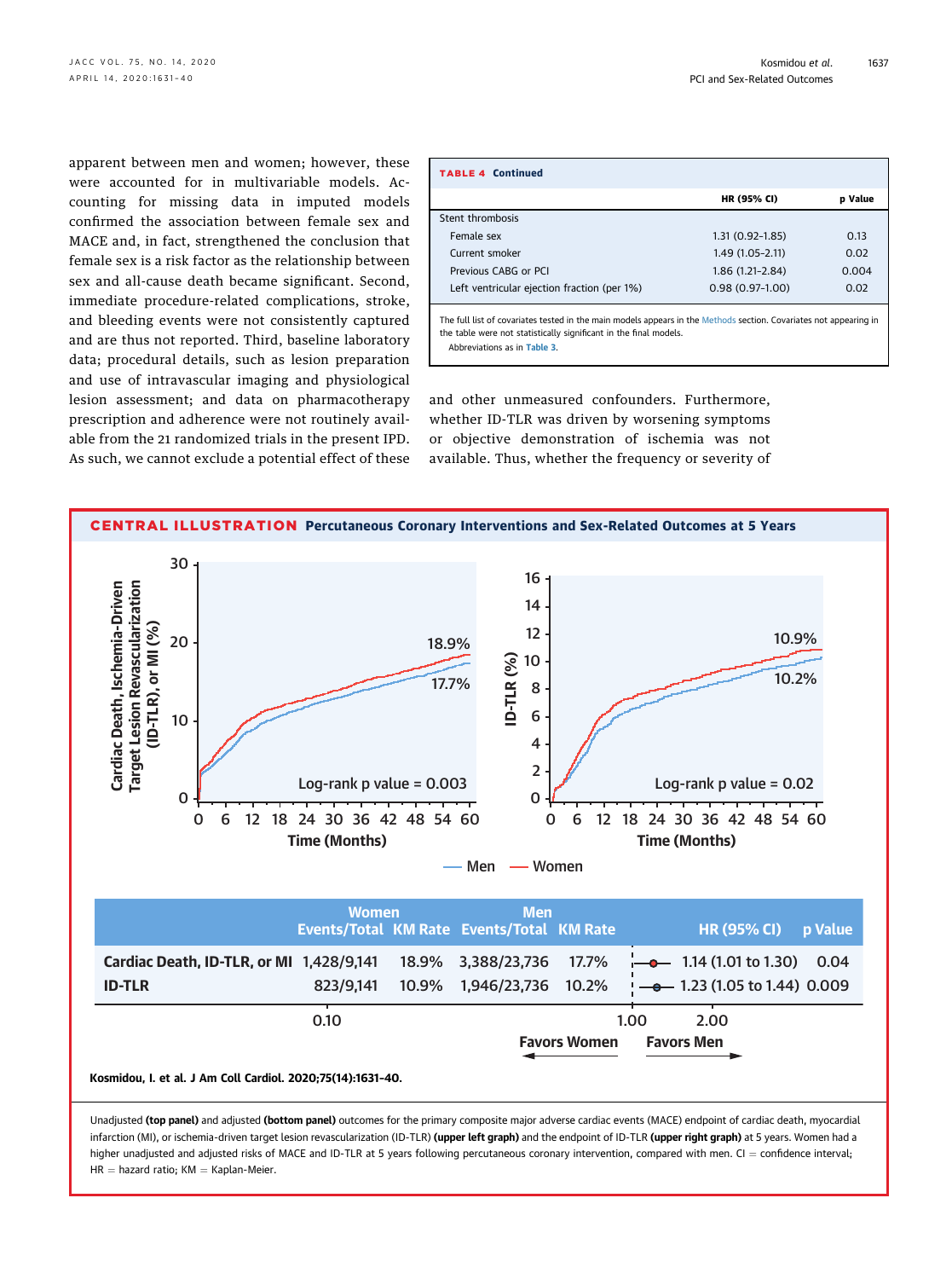<span id="page-7-0"></span>

| $\overline{\mathsf{A}}$      |                   |       |                                                         |       | <b>Cardiac Death, Myocardial Infarction, or Ischemia-Driven</b><br><b>Target Lesion Revascularization at 5 Years</b> |                   |                     |               |
|------------------------------|-------------------|-------|---------------------------------------------------------|-------|----------------------------------------------------------------------------------------------------------------------|-------------------|---------------------|---------------|
|                              | <b>Women</b>      |       | <b>Men</b><br>Events/Total KM Rate Events/Total KM Rate |       |                                                                                                                      |                   | <b>HR (95% CI)</b>  | p Interaction |
| <b>All patients</b>          |                   |       | 1,428/9,141 18.9% 3,388/23,736                          | 17.7% |                                                                                                                      |                   | $1.14(1.01-1.30)$   | 0.04          |
| Age (years)                  |                   |       |                                                         |       |                                                                                                                      |                   |                     |               |
| ≤55 years                    | 269/1,639 19.7%   |       | 946/7,121 16.5%                                         |       |                                                                                                                      |                   | $1.29(1.01-1.65)$   | 0.25          |
| >55 years                    | 1,159/7,502 18.7% |       | 2,442/16,615 18.2%                                      |       |                                                                                                                      |                   | $1.10(0.95 - 1.26)$ |               |
| Race                         |                   |       |                                                         |       |                                                                                                                      |                   |                     |               |
| <b>Caucasian</b>             | 118/657           | 21.9% | 160/1,138 18.8%                                         |       |                                                                                                                      |                   | $1.16(0.81 - 1.67)$ |               |
| <b>Non-Caucasian</b>         | 901/5,640 19.9%   |       | 2,136/14,945 18.3%                                      |       |                                                                                                                      |                   | 1.14 (0.99-1.30)    | 0.92          |
| <b>Clinical Presentation</b> |                   |       |                                                         |       |                                                                                                                      |                   |                     |               |
| <b>ACS</b>                   | 481/3,099         | 17.0% | 1,123/7,888 15.7%                                       |       |                                                                                                                      |                   | $1.10(0.91-1.33)$   |               |
| <b>Stable CAD</b>            |                   |       | 872/5,547 20.2% 2,064/14,370 19.6%                      |       |                                                                                                                      |                   | 1.18 (1.00-1.38)    | 0.60          |
| <b>Diabetes Mellitus</b>     |                   |       |                                                         |       |                                                                                                                      |                   |                     |               |
| <b>Diabetic</b>              |                   |       | 881/6,351 16.5% 2,446/18,409 16.4%                      |       |                                                                                                                      |                   | $1.14(0.98-1.33)$   |               |
| <b>Nondiabetic</b>           | 545/2,779         | 24.3% | 934/5,276 22.6%                                         |       |                                                                                                                      |                   | $1.14(0.93 - 1.42)$ | 0.99          |
| <b>Type of Stent</b>         |                   |       |                                                         |       |                                                                                                                      |                   |                     |               |
| <b>BMS</b>                   | 1,068/7,388       | 17.6% | 2,435/18,769 16.2%                                      |       |                                                                                                                      |                   | $1.17(1.00-1.36)$   |               |
| 1st/2nd Gen DES              | 341/1,581 24.6%   |       | 887/4,569 23.9%                                         |       |                                                                                                                      |                   | $1.10(0.88 - 1.36)$ | 0.63          |
| <b>LVEF at baseline</b>      |                   |       |                                                         |       |                                                                                                                      |                   |                     |               |
| <40%                         | 566/3,353 19.4%   |       | 1,291/8,380 18.0%                                       |       |                                                                                                                      |                   | 1.13 (0.99-1.29)    |               |
| >40%                         | 862/5,788 18.6%   |       | 2,097/15,356                                            | 17.7% |                                                                                                                      |                   | 1.19 (0.80-1.75)    | 0.80          |
| BMI ( $\text{kg/m}^2$ )      |                   |       |                                                         |       |                                                                                                                      |                   |                     |               |
| $18.5$                       | 458/2,677 20.9%   |       | 1,153/6,981 21.0%                                       |       |                                                                                                                      |                   | $0.49(0.16 - 1.51)$ |               |
| 18.5-24.9                    | 210/1,579 16.3%   |       | 447/3,296 16.9%                                         |       |                                                                                                                      |                   | $1.09(0.83 - 1.44)$ |               |
| 25-29.9                      | 346/2,258 17.9%   |       | 993/7,671 15.7%                                         |       |                                                                                                                      |                   | 1.21 (0.99-1.49)    | 0.18          |
| $\geq 30$                    | 414/2,627 18.6%   |       | 795/5,788 16.7%                                         |       |                                                                                                                      |                   | 1.13 (0.93-1.36)    |               |
|                              |                   |       |                                                         |       |                                                                                                                      |                   |                     |               |
|                              | 0.01              |       | 0.03                                                    |       |                                                                                                                      | 1.00              |                     | 10.00         |
|                              |                   |       |                                                         |       | <b>Favors Women</b>                                                                                                  | <b>Favors Men</b> |                     |               |

Adjusted subgroup analysis for the (A) primary composite major adverse cardiac events (MACE) endpoint of cardiac death, myocardial infarction, or ischemia-driven target lesion revascularization (ID-TLR) and (B) the endpoint of ID-TLR at 5 years, according to sex. The impact of sex on MACE and ID-TLR at 5 years was consistent across prespecified subgroups. Data are shown as the number of primary endpoint events per total number of patients in that subgroup and the event rate at 5 years. Event rates were based on Kaplan-Meier (KM) estimates in time-to-first-event analyses. ACS = acute coronary syndrome; BMI = body mass index; BMS = bare-metal stents; CAD = coronary artery disease; CI = confidence interval; DES = drug-eluting stents; HR = hazard ratio; LVEF = left ventricular ejection fraction.

Continued on the next page

recurrent symptoms versus ischemia varied in women versus men could not be addressed in the present study. Fourth, definitions of periprocedural MI varied somewhat across trials, potentially introducing imprecision in the assessment of sexrelated MI risk. Finally, as the IPD was drawn from randomized trial datasets, our results are not necessarily generalizable to higher-risk patients who are often excluded from such trials. Finally,

spontaneous coronary artery dissection (SCAD) is more common in women than men and may respond poorly to PCI ([31,](#page-9-20)[32\)](#page-9-21). Although angiographically evident SCAD would have been excluded from most of the component studies of the present IPD, absent routine imaging, the possibility that a greater frequency of SCAD may have contributed to the higher adverse event rates in women cannot be excluded.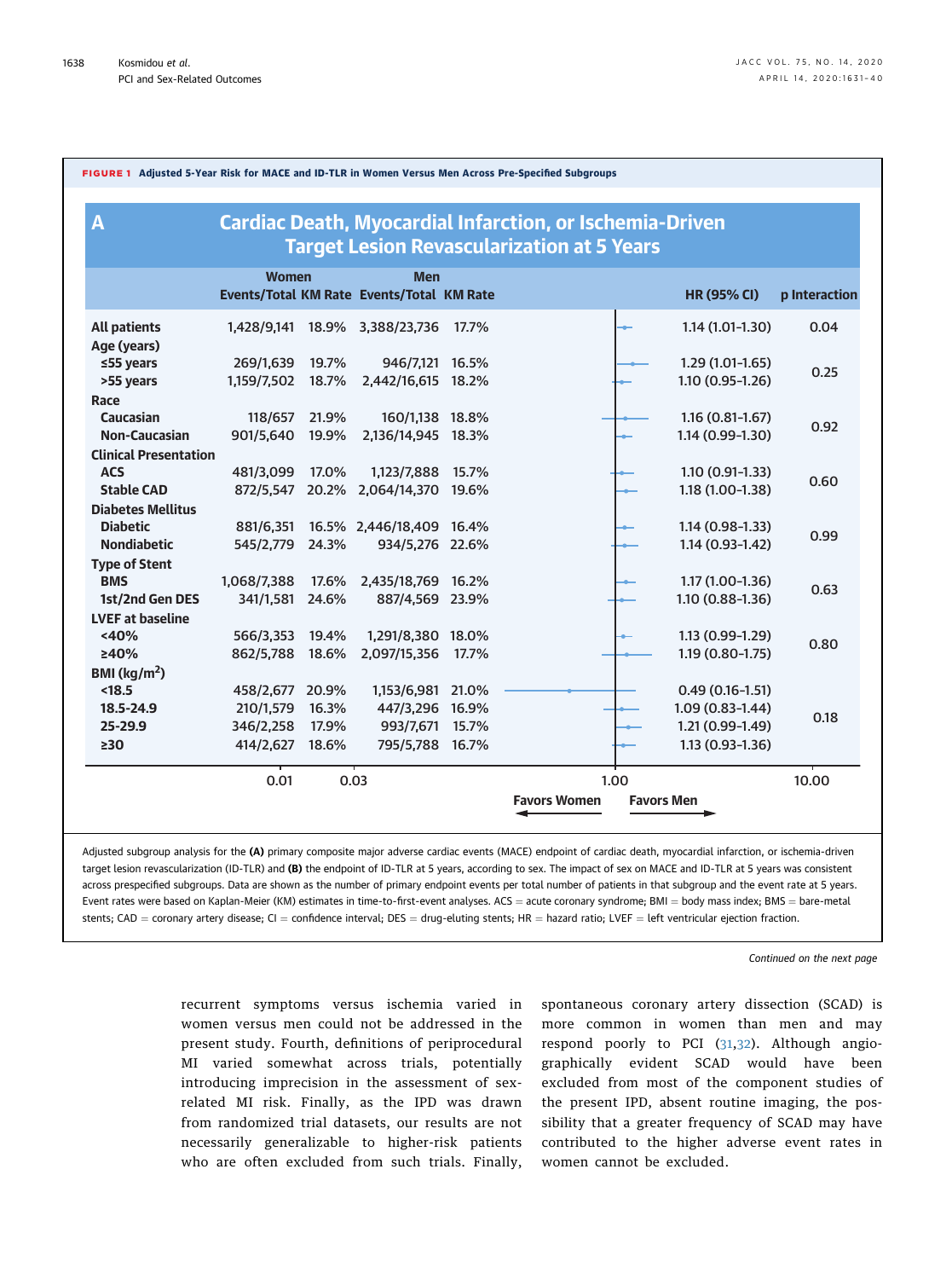#### FIGURE 1 Continued

| B                            |                 |       |                                                         |       | <b>Ischemia-Driven Target Lesion Revascularization at 5 Years</b> |                   |                     |               |
|------------------------------|-----------------|-------|---------------------------------------------------------|-------|-------------------------------------------------------------------|-------------------|---------------------|---------------|
|                              | <b>Women</b>    |       | <b>Men</b><br>Events/Total KM Rate Events/Total KM Rate |       |                                                                   |                   | <b>HR (95% CI)</b>  | p Interaction |
| <b>All patients</b>          | 823/9,141 10.9% |       | 1,946/23,736 10.2%                                      |       |                                                                   |                   | $1.23(1.05-1.44)$   | 0.009         |
| Age (years)                  |                 |       |                                                         |       |                                                                   |                   |                     |               |
| $≤55$ years                  | 192/1,639       | 14.5% | 593/7.121 10.6%                                         |       |                                                                   |                   | $1.39(1.04-1.87)$   | 0.35          |
| >55 years                    | 631/7,502       | 10.1% | 1,353/16,615 10.0%                                      |       |                                                                   |                   | 1.18 (0.99-1.42)    |               |
| Race                         |                 |       |                                                         |       |                                                                   |                   |                     |               |
| <b>Non-Caucasian</b>         | 67/657          | 12.5% | 91/1,138                                                | 11.1% |                                                                   |                   | 1.21 (0.78-1.88)    | 0.97          |
| Caucasian                    | 548/5,640       | 12.2% | 1,259/14,945                                            | 10.9% |                                                                   |                   | $1.22(1.04-1.45)$   |               |
| <b>Clinical Presentation</b> |                 |       |                                                         |       |                                                                   |                   |                     |               |
| <b>Stable CAD</b>            | 281/3,099       | 10.0% | 690/7.888                                               | 9.6%  |                                                                   |                   | $1.13(0.90-1.43)$   | 0.34          |
| <b>ACS</b>                   | 501/5,547       | 11.6% | 1,132/14,370                                            | 10.9% |                                                                   |                   | $1.31(1.07-1.61)$   |               |
| <b>Diabetes Mellitus</b>     |                 |       |                                                         |       |                                                                   |                   |                     |               |
| <b>Nondiabetic</b>           | 513/6,351       | 9.7%  | 1,418/18,409                                            | 9.5%  |                                                                   |                   | $1.21(1.00-1.46)$   | 0.70          |
| <b>Diabetic</b>              | 309/2,779       | 13.5% | 522/5,276                                               | 12.6% |                                                                   |                   | 1.28 (0.99-1.67)    |               |
| <b>Type of Stent</b>         |                 |       |                                                         |       |                                                                   |                   |                     |               |
| <b>DES</b>                   | 584/7,388       | 9.7%  | 1,299/18,769                                            | 8.7%  |                                                                   |                   | $1.38(1.14 - 1.68)$ | 0.050         |
| <b>BMS</b>                   | 231/1.581       | 16.8% | 609/4,569                                               | 16.3% |                                                                   |                   | $1.02(0.79-1.31)$   |               |
| LVEF(% )                     |                 |       |                                                         |       |                                                                   |                   |                     |               |
| <40                          | 369/3,353       | 12.6% | 815/8,380                                               | 11.3% |                                                                   |                   | $1.25(1.07-1.47)$   |               |
| $\geq 40$                    | 454/5,788       | 9.9%  | 1,131/15,356                                            | 9.7%  |                                                                   |                   | $0.92(0.50 - 1.71)$ | 0.35          |
| BMI (kg/m <sup>2</sup> )     |                 |       |                                                         |       |                                                                   |                   |                     |               |
| $18.5$                       | 254/2,677       | 11.4% | 651/6,981                                               | 11.8% |                                                                   |                   | $0.38(0.07-1.95)$   |               |
| 18.5-24.9                    | 107/1,579       | 8.1%  | 252/3,296                                               | 9.4%  |                                                                   |                   | $1.17(0.83 - 1.65)$ |               |
| 25-29.9                      | 208/2,258       | 10.8% | 587/7,671                                               | 9.3%  |                                                                   |                   | $1.29(1.01-1.65)$   | 0.19          |
| $\geq 30$                    | 254/2,627       | 11.5% | 456/5,788                                               | 9.5%  |                                                                   |                   | $1.26(0.99-1.60)$   |               |
|                              | 0.01            | 0.03  |                                                         |       |                                                                   | 1.00              |                     | 10.00         |
|                              |                 |       |                                                         |       | <b>Favors Women</b>                                               | <b>Favors Men</b> |                     |               |

## **CONCLUSIONS**

In the present IPD analysis of 32,877 patients from 21 randomized trials, women had an increased 5-year risk of MACE, ID-TLR, and MI compared with men. Further studies are warranted to address whether sex-specific pharmacological therapies or procedural approaches may improve the long-term prognosis of women undergoing PCI.

ADDRESS FOR CORRESPONDENCE: Dr. Gregg W. Stone, Mount Sinai Medical Center, Cardiovascular Research Foundation, 1700 Broadway, 9th Floor, New York, New York 10019. E-mail: [gregg.stone@mountsinai.org.](mailto:gregg.stone@mountsinai.org) Twitter: [@GreggWStone,](https://twitter.com/GreggWStone) [@Drroxmehran](https://twitter.com/Drroxmehran).

## **PERSPECTIVES**

COMPETENCY IN PATIENT CARE AND PROCEDURAL SKILLS: After adjustment for clinical and angiographic characteristics, women face a higher risk of adverse cardiac outcomes than men do following PCI. The heightened risk occurs mainly during the first year post-PCI.

TRANSLATIONAL OUTLOOK: Future studies should assess whether specific factors, such as differences in intraprocedural or post-procedural management or adherence to pharmacotherapy explain the increased risk of adverse outcomes in women.